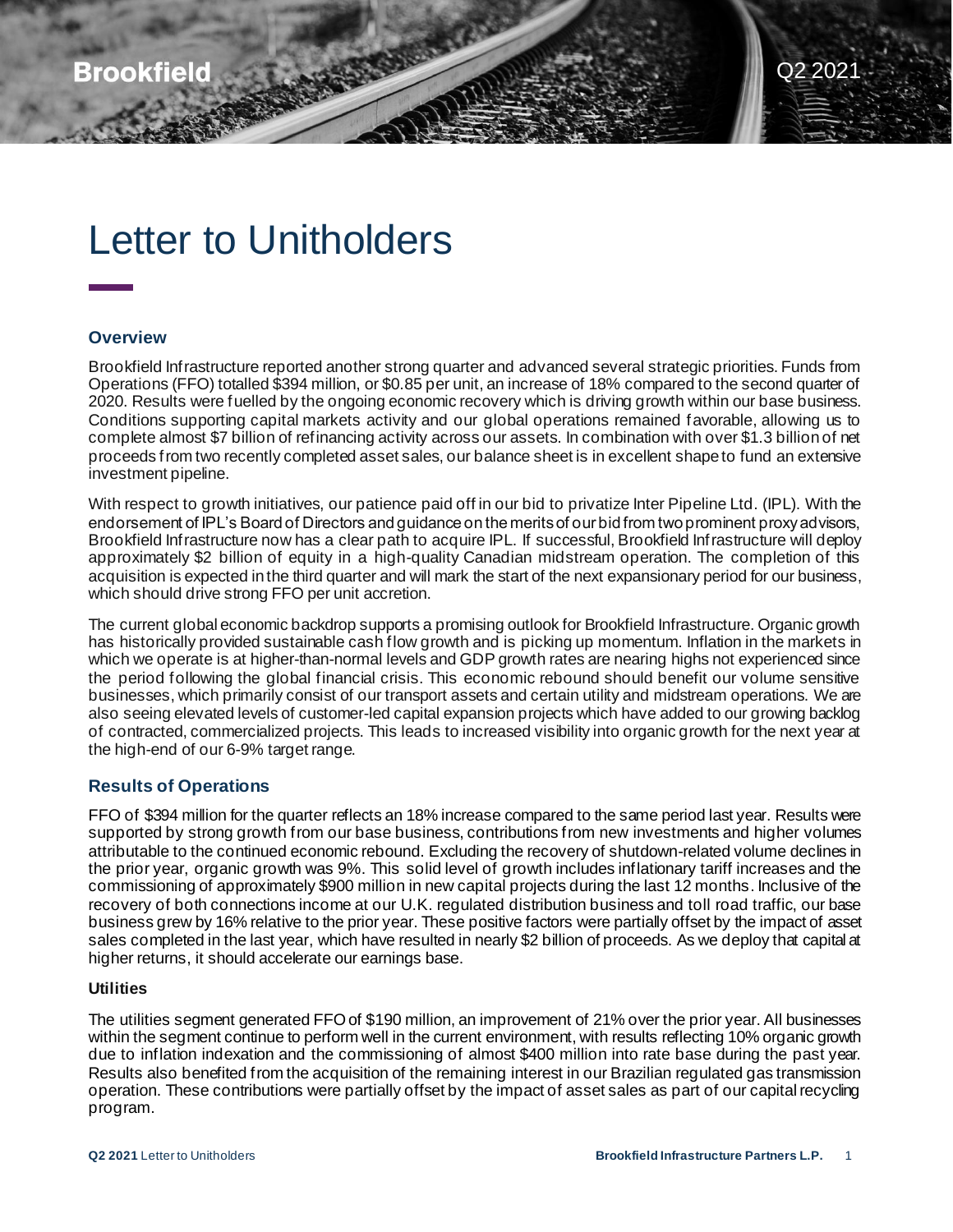Our U.K. regulated distribution business reported another strong quarter. New connection activity more than doubled relative to the shutdown impacted levels in the same period last year and connection sales grew nearly 30%. This increase in connection sales highlights robust take-up for water connections, with sales exceeding plan by 45%. As the water market continues to open, future sales are expected to include a much more meaningful percentage of water network connections, complementing our existing gas, electricity and fiber offerings.

During the quarter, our North American residential infrastructure business completed two tuck-in acquisitions for total consideration of approximately \$30 million (BIP's share – \$10 million) to enter new markets in the northeast U.S. We also opened our first sales office in Ohio, with additional sites planned across the U.S. for the balance of the year. These are important developments to strategically expand our national presence and introduce the HVAC rental product to new customers.

#### **Transport**

FFO for the transport segment was \$173 million, an increase of 36% compared to the prior year. On a same-store basis, segment results grew by 26% as the economic expansion is propelling higher volumes in our business. Operations with volume sensitivity are seeing strong year-over-year increases and continue to build momentum for the second half of 2021. Further, transport FFO benefited from contributionsfrom our U.S. LNG export terminal investment that closed in September 2020, somewhat offset by the partial sale of our Australian export terminal.

Looking at volumes for the quarter, activity across our transport networks continues to accelerate as governmentimposed restrictions ease. At our rail operations, volumes increased 4%, relative to the prior year and were supported by a recovery to pre-pandemic carload levels and record operating efficiency at our North American rail business. Strong activity across both container and bulk products resulted in aggregate volume growth at our port assets of approximately 18%. Lastly, traffic across our toll roads increased approximately 30% as commuter volumes returned and heavy traffic levels remain robust.

During the quarter, our U.K. port operation secured several new commercial wins and contract enhancements which are expected to increase run-rate EBITDA by over \$10 million and support approximately \$30 million of capital projects. These initiatives will increase container and bulks capacity and are anchored by long-term, inflation-linked contracts protected by minimum volume guarantees.

#### **Midstream**

FFO for the midstream segment totaled \$60million, an increase of 14% from the prior year on a same-store basis. Results for the quarter reflect strong gas transportation volumes, as well as the commissioning of the second phase of the Gulf Coast expansion project, both at our U.S. gas pipeline. Results were offset by the previously announced sale of a 12.5% stake in the pipeline, which was completed in March.

Our midstream businesses continue to benefit from a strengthening commodity environment supporting customer growth plans and initiatives. This has led to several longer-term commitments from our customers, including a 15 year multi-facility contract from a major producer that will support the modernization of a key asset in westem Canada. In addition, with the support of customers and community stakeholders, we are advancing several projects that, once operational, will continue to reduce carbon emissions and are evaluating the feasibility of hydrogen opportunities across our existing asset base.

#### **Data**

The data segment recorded FFO of \$60 million, which was 40% higher than the prior year. This increase was primarily due to the contribution from the Indian telecom business acquired last year, as well as organic growth supported by the build-to-suit tower and fiber-to-the-home programs at our French telecom operation.

Our French telecom business continues to perform well, with local currency EBITDA increasing 13%, relative to the prior year. Organic growth within the business is being driven by strong interest from mobile network operator (MNO) customers for its in-place tower infrastructure and build-to-suit capabilities, which has resulted in our order backlog reaching an all-time high. During the quarter, we connected 41,000 new homes to our fiber network in France, bringing the total number of homes now connected to over 350,000. We expect this growth to continue as we complete the remaining 373,000 homes over the next 24 months.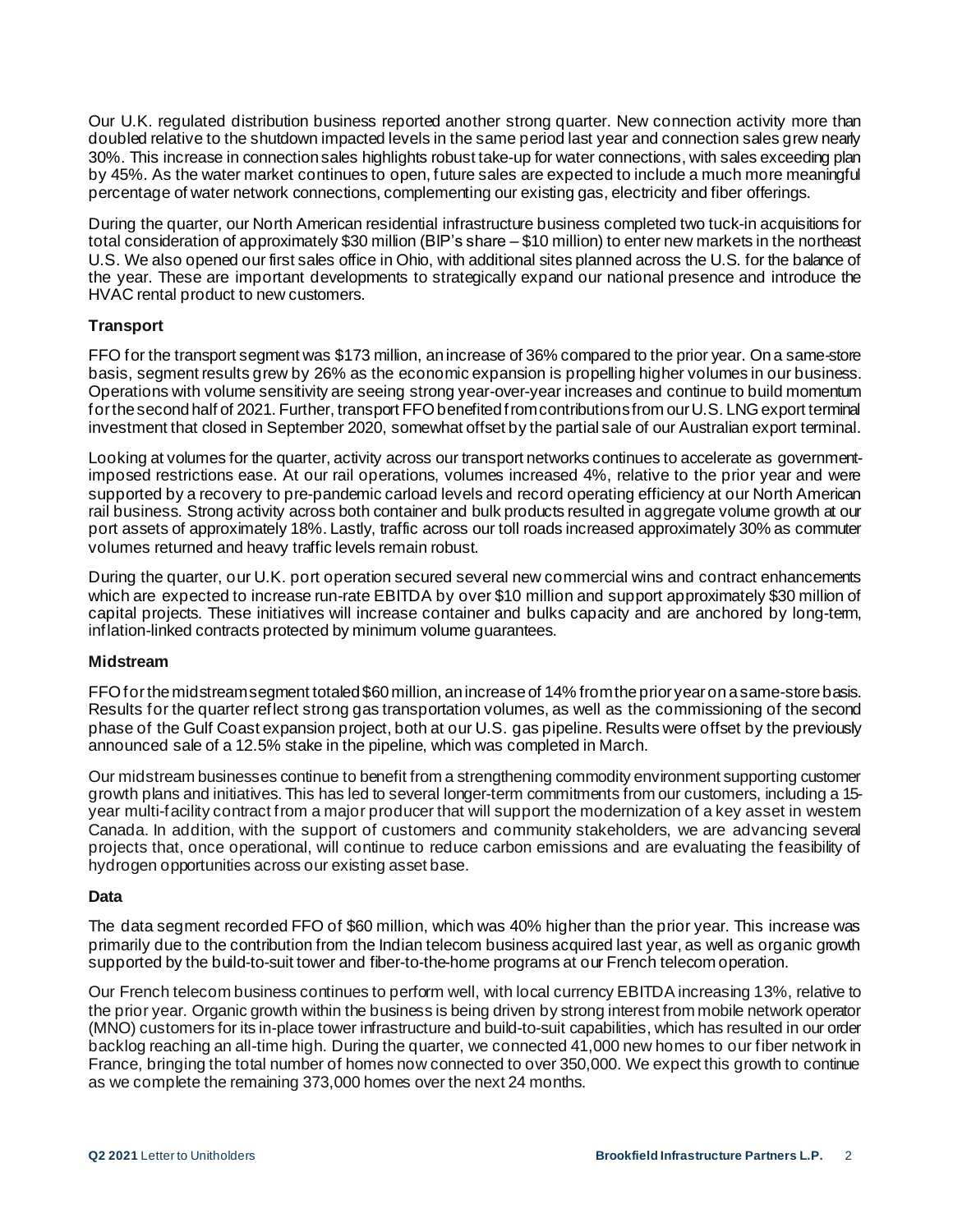Our Asia Pacific data storage business commenced construction of a data center in New Zealand and initiated a large-scale expansion at an existing facility in Adelaide, Australia. The site in New Zealand is our first in the country and is anchored by a contract with a leading global hyperscale customer. These projects will require approximately \$135 million of capital (BIP's share – \$40 million) and are scheduled for completion in the second half of 2022.

# **Balance Sheet**

During the quarter we completed several initiatives to further strengthen our balance sheet and enhance our debt profile. Across our portfolio, we raised nearly \$7 billion to refinance existing debt at attractive long-term rates. We also recently completed the latest phase of our capital recycling program, adding significant cushion to our liquidity position. Brookfield Infrastructure has received proceeds totaling nearly \$1.8 billion thus far in 2021. This is nearly half of our planned capital recycling activity through 2023.

We maintain a dynamic approach to managing our debt maturity profile and de-risking the balance sheet, and with interest rates low everywhere, we are pushing out our maturities and lowering our overall cost of debt. Refinancing initiatives completed during the quarter include the following:

- **Reduced corporate interest rate exposure** Completed a \$250 million offering of 60-year subordinated notes at a fixed coupon of 5.0%. A portion of the proceeds are earmarked for the redemption of an existing series of approximately C\$250 million perpetual Class A Preferred Units which have embedded interest rate exposure.
- **Refinanced approximately \$3.9 billion of debt at our U.S. LNG export terminal investment** Jointly with our partner, we extended the maturity profile at the asset-specific holding company in the institutional loan and bond markets. The new debt has an average term of approximately eight years and achieved pricing that is accretive compared to underwriting assumptions.
- **Raised 10-year bonds at our U.S. gas pipeline at fixed coupon of 3.25%**  Issued \$725 million to opportunistically redeem an existing series. The issuance attracted substantial investor demand, evidencing robust appetite for high-quality and contracted midstream assets. With this issuance, the next maturity is not until 2027.
- **Refinanced nearly \$400 million at our Australian ports operation**–Raised new bank debt with an average tenor of approximately five years at attractive pricing.

With respect to our asset rotation initiatives, the divestment of our Canadian and U.S. district energy platforms closed in June and July, respectively, and resulted in aggregate proceeds to Brookfield Infrastructure of approximately \$1.0 billion. In addition, we received net proceeds of approximately \$350 million from the previously announced carve-out of the smart meter portfolio at our U.K. regulated distribution business.

As we advance our pipeline of investment opportunities and organic growth projects, we have a robust balance sheet to support these initiatives and remain opportunistic in our approach. Total liquidity currently stands at \$6.5 billion, of which approximately \$5 billion is at the corporate level following the completion of the U.S. district energy sale in mid-July.

#### **Strategic and Growth Initiatives**

We continue to progress several exciting growth initiatives both through growth via acquisitions and organic opportunities within our existing businesses.

We have made significant progress with our bid to acquire IPL. On July 27<sup>th</sup>, IPL's Board of Directors formally recommended that existing shareholders accept our offer. This follows the termination of the proposed transaction with another company, and recommendations from two leading independent proxy advisors to vote against this competing transaction. We now expect a clear path to acquire the company, with the tender offer expiring tomorrow, August  $6<sup>th</sup>$ . Based on conversations to date with many IPL shareholders, we are confident that we will progress with the privatization. We will deploy approximately \$2 billion (BIP's share) in this essential midstream operation.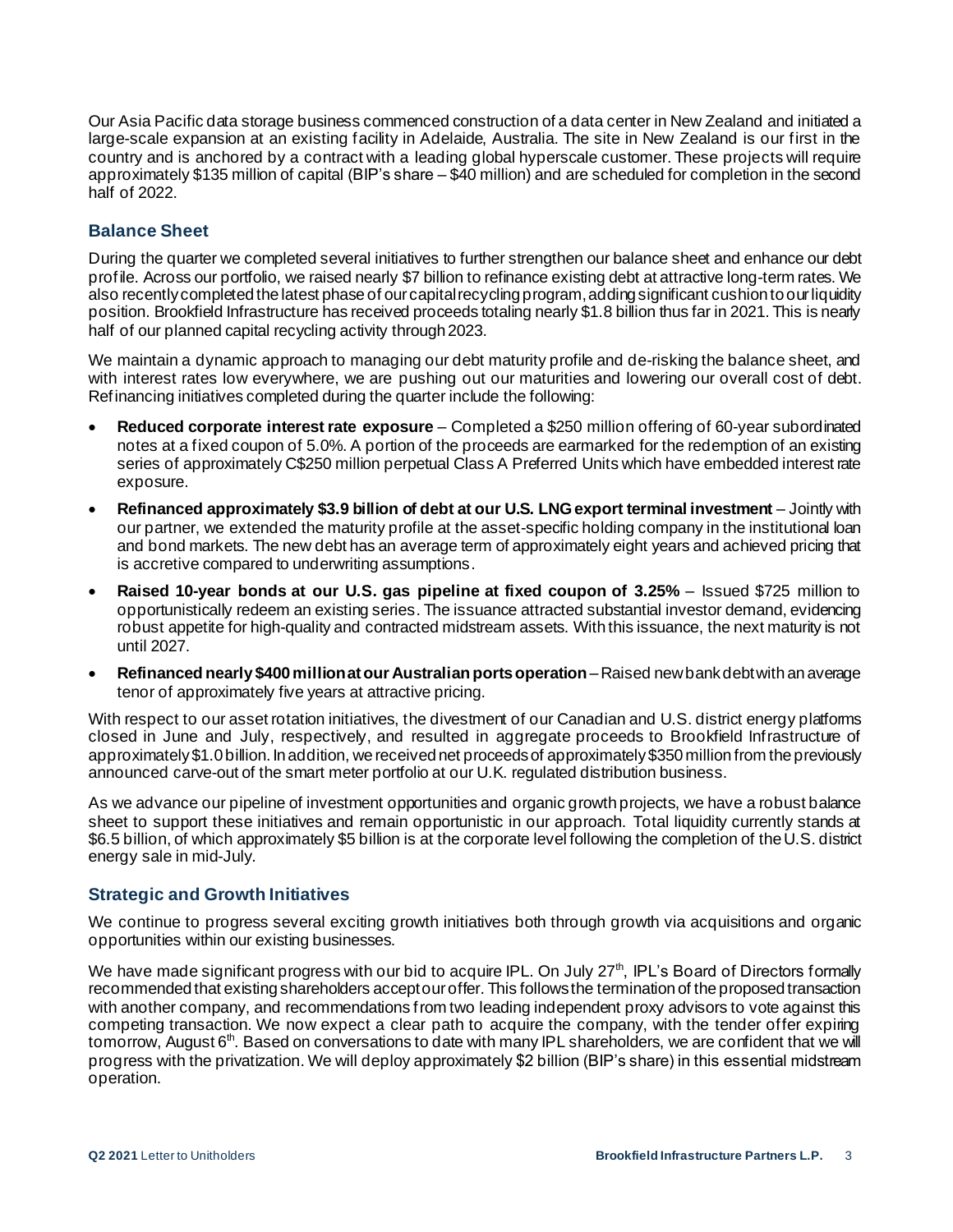We also continue to push forward with various new investment initiatives, which leverage our core competencies. In July, we announced a joint venture with Digital Realty to develop and operate data centers in India. Our intention is to replicate our successful partnership in Latin America, where we have jointly developed nine data centers since 2019. India is a burgeoning data center market with the opportunity to develop urban sites for high-quality counterparties in the global cloud computing space.

To demonstrate the organic growth within our existing businesses, we highlight for you our U.S. transport operations. As many of you know, GDP grew at a 6.5% annual rate in the U.S. in the second quarter, and the economy now exceeds its pre-pandemic size. Our U.S. transport operations provide essential services that support vital economic and social activity. Many of our businesses stand to deliver stronger performance fueled by this robust economic recovery and have positioned their operations to accommodate increased economic activity. We have two assets in North America that exemplify this theme: Genesee & Wyoming ("G&W") and TraPac.

## **G&W**

G&W is a large-scale rail operation with 113 short line railroads in North America (with three additional railroads in Europe) and 22,000 kilometers of track that forms a key component of the North American rail network. G&W generates resilient cash flows as a provider of critical last mile transport services to industrial customers and Class I rail operators. We have seen carloads for our core North American business increase 20% relative to the prior year and back in line with the same period of 2019. The rebound in rail volumes has helped G&W achieve strong revenue and EBITDA growth compared to 2020, with the company's operating efficiency metrics reaching record levels.

The critical first and last mile rail services, which connect Class I railroads to their end destinations, affords G&W the opportunity to strategically participate in industrial growth through two ways (in addition to capturing overall market growth); (i) customer-oriented organic growth projects; and (ii) accretive follow-on investment opportunities.

- (i) *Organic growth projects -*One example of a growth initiative is the recent agreement with the Georgia Ports Authority to expand our rail services at the Port of Savannah. G&W will provide safe, reliable, and efficient rail services for the Port Authority's new Mason Mega Rail Terminal. This is significant as annual rail container capacity at the port, which already has the country's largest and fastestgrowing container terminal, is expected to double with the completion of the project later this year. Other recent successful growth projects include the acquisition and planned expansion of a transload facility in California to accommodate agriculture and biofuel growth, and the development of a vehicle distribution facility in the Midwest for a major U.S. automaker.
- (ii) *Follow-on opportunities -* G&W is also well positioned to (i) acquire and drive value to existing shortline railroads and terminals and (ii) benefit from consolidation and M&A activity in the U.S. rail sector. When Class I railroads either combine or acquire smaller networks, competition or operational considerations may create opportunities for G&W to participate, given its expansive network and reputation as an independent, reliable, and safe operator. For example, when CSX announced the acquisition of PanAm Rail in 2020, there were both ownership and operational complexities that created the opportunity for G&W to become the operator of the PanAm Southern, a critical rail connection into the Boston area, after successful completion of the transaction. Current merger activity in the sector could unlock additional opportunities.

#### **Trapac**

Similarly, our Trapac operation, located in the ports of Los Angeles and Oakland, operates container terminals in the largest and ninth largest ports in North America, respectively. These deep-water ports are near-irreplaceable and provide critical infrastructure for the import and export of goods into/from the United States . We invested in TraPac in 2014 and introduced automation at the Los Angeles terminal early in our ownership. We have developed one of the most environmentally friendly and lowest cost terminals in North America. TraPac therefore has a significant competitive advantage, is better able to weather various market conditions, and will capture higher margins as economic activity accelerates.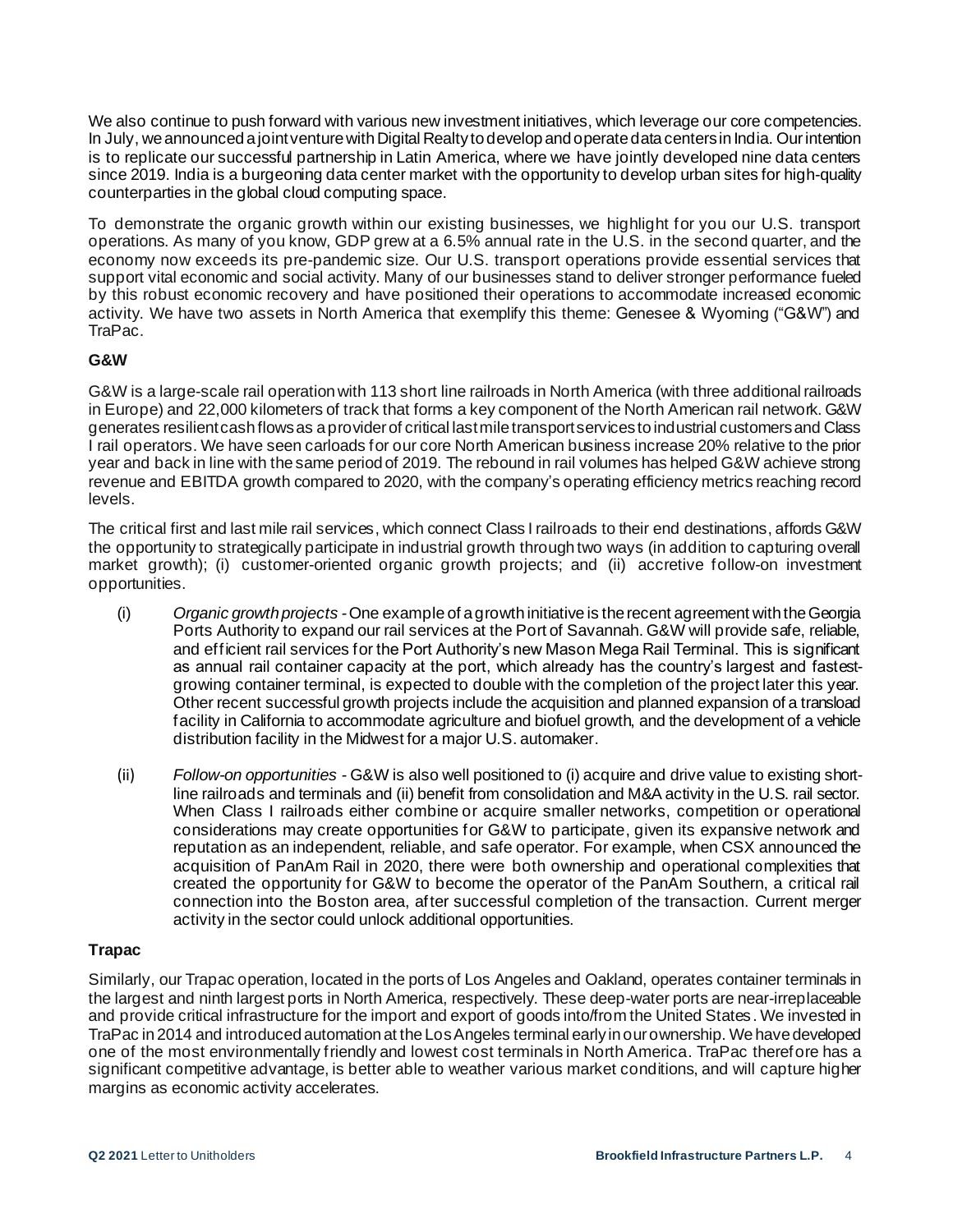Driven by robust customer demand, volumes on a year-to-date basis are up 24% and 13% in Los Angeles and Oakland, respectively. We expect this trend to continue as container traffic continues to grow in the U.S.'s largest coastal import/export locations. Over the last few months, each of the major shipping alliances has contacted TraPac to inquire about available capacity, noting our strong reputation for reliable service.

Industry-leading turnaround times position TraPac as the terminal-of-choice for express services that offer faster transit times between Asia and North America. As e-commerce penetration expands, and retailers demand shorter lead-times, TraPac is uniquely positioned to capture more express services, increasing its volumes and driving market share.

# **Outlook**

The outlook for our business for the remainder of 2021 is strong. The global economy is experiencing solid growth, low interest rates and a need for additional capital to fund large-scale investments in both developed and emerging economies. The combination of these market forces should bode well for our business.

IPL is poised to be a meaningful contributor to our results going forward as we shift focus to value creation. During our extended diligence period, we identified a number of strategic priorities for the company that will help drive top-line growth for the years to come. We are also progressing new investment initiatives in the data business. We are focused on using our competitive advantages of size, operating expertise, and access to significant capital to differentiate ourselves and secure new investment opportunities.

As global growth expectations continue to pick up, we are well positioned across each segment to capitalize on increased economic output and customer demand. In addition to higher volumes in our transport businesses, strong new home starts in the U.K. and North America should drive outsized growth in our residential distribution businesses, and sustained improvement in natural gas prices should result in higher market sensitive revenues at our midstream operations. In combination with elevated inflation levels and a contracted backlog of over \$2 billion, we expect annual organic growth at or above the high-end of our 6 - 9% target range in the near term.

Lastly, capital recycling activity remains robust and is a key contributor to our solid balance sheet. The latest phase concluded with nearly \$2 billion of net proceeds, and we continue to progress four processes to monetize other mature and de-risked businesses. We anticipate generating approximately \$1.5 - \$2.0 billion of proceeds in the next 12-18 months to recycle into new investments.

On behalf of the Board and management of Brookfield Infrastructure, we thank our unitholders for their ongoing support and look forward to providing a further update on these important initiatives at our annual Investor Day in New York on September 21<sup>st</sup>.

Sincerely,

? Peul

Sam Pollock Chief Executive Officer

August 5, 2021